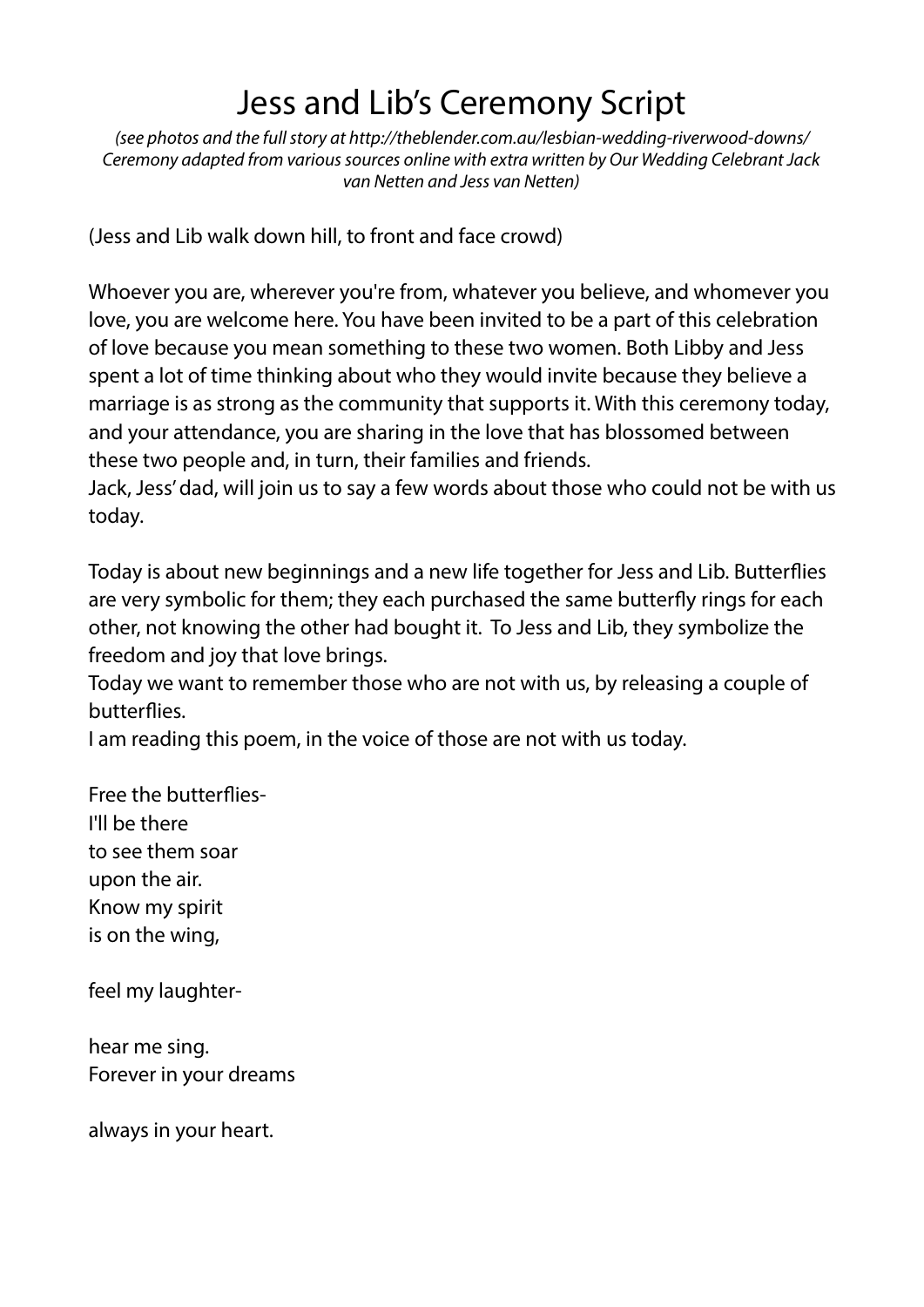Hugh and Kris will play an instrumental piece for quiet refection as the butterfies are released.

It's good to reflect on the past, as we now look towards the future.

The marriage ceremony has been an important feature across nearly every culture, religion, generation, and society. We have thousands of important moments that happen throughout our lives, but this one is regarded as one so critical, we acknowledge its special status by sharing it with others.

A personal moment that has been shared with me was when Jess frst met Libby and she realised she was falling in love. Although they had worked together for nearly 6 months, their paths had rarely crossed. Overhearing that Libby was looking for a chess player, Jess piped up to accept the challenge. Their frst chess game at Libby's tiny fat in Mayfeld went for over 8 hours. Libby won the game and Jess' heart.

An although the game did not really take that long to play, Libby said that she did not want it to end. Libby had just moved into the fat and the power had not been connected yet. When it became dark Jess said lets go to Kmart and get a lamp so that they could fnish the game. I think really it was that they did not want their time together to fnish.

Jess and Libby, you have known each other from the frst glance of acquaintance as co-workers at Apple to this point of commitment. At some point, you decided it would be a good idea to get married. From that moment of "yes" to this moment of "yes", you have been making promises and agreements in a casual way. All those conversations you had riding in a car or over a meal or during your adventures all those sentences that started with "When we're married" and continued with "I will and you will and we will"- those late night talks that included "someday" and "somehow" and "maybe"- all these common things are the *real* process of a wedding.

Jess formalised this process by proposing to Libby on their second anniversary. Although she had the prepared much earlier by having a guitar pick engraved, the right moment hadn't presented itself. On their second anniversary, they had signed the lease for their Wallsend house, got the keys and tried out the local Thai for dinner. After dinner, Jess surprised Lib with a tiny package. Inside was a silver guitar pick engraved with "I pick you everyday. Marry me Libby." Libby was suitably surprised and responded with tears of joy (just like she is now).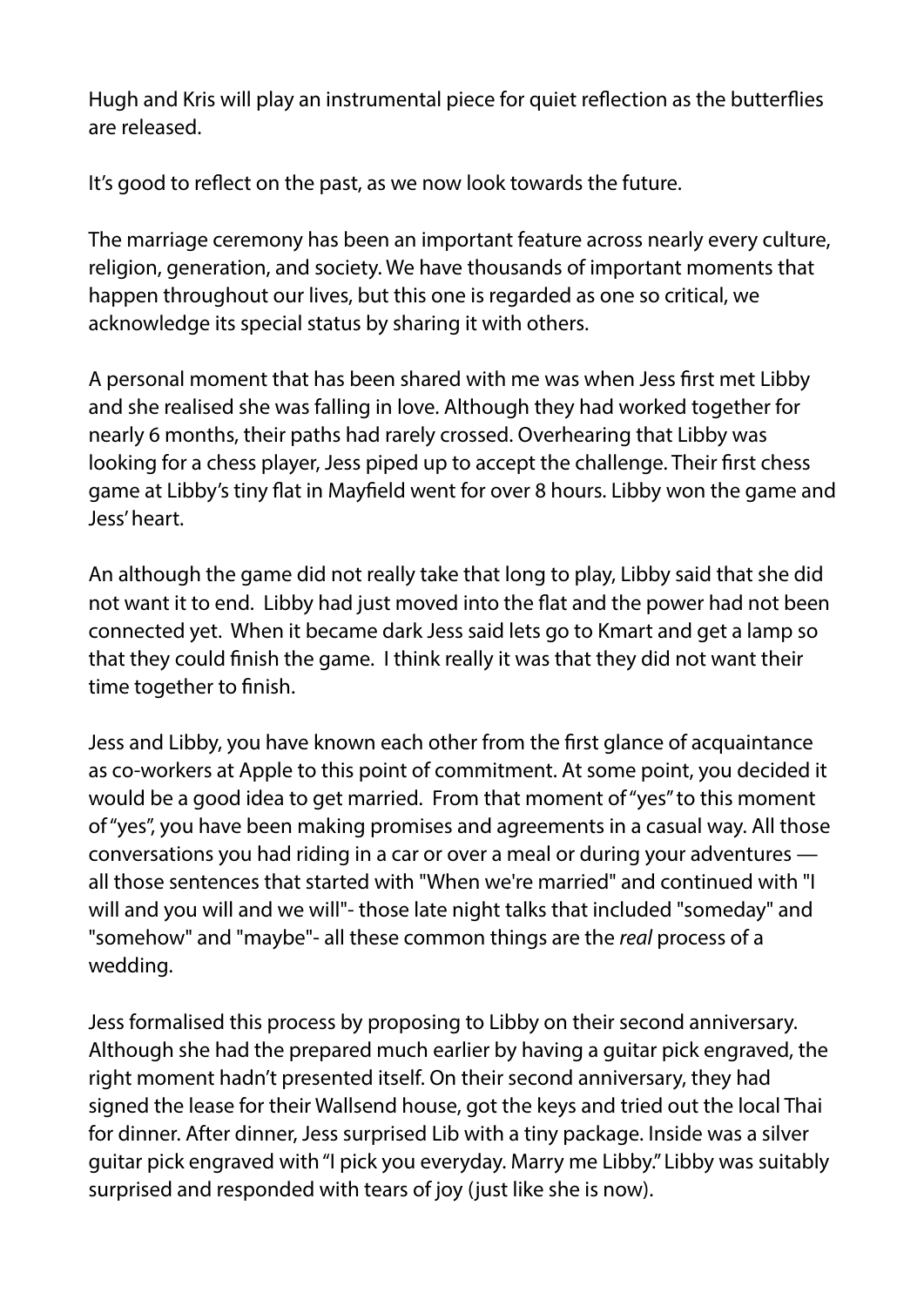Despite all of our differences, love is what we all share. It's the great unifer — our one universal truth. That's why you both are standing here. We have all loved in our lifetimes, and in this moment, we're reminded that the ability to love is the very best part of our humanity - the greatest gift from God.

Catherine will now read The Apache Blessing

## READING by Catherine

Now you will feel no storms, for each of you will be shelter to the other. Now you will feel no cold, for each of you will be warmth to the other. Now there is no loneliness, for each of you is companion to the other, You are two persons, but there is one life before you, and one home. Turn together to look at the road you traveled, to reach this---the hour of your happiness. It stretches behind you into the past. Look to the future that lies ahead. A long and winding, adventure-flled road, whose every turn means discovery, new hopes, new joys, new laughter, and a few shared tears. May happiness be your companion, May beauty surround you both in the journey ahead; And through all the years to come. Go this day to your dwelling place and enter into your days together. May your days be good and long upon the earth. Your adventure has just begun!

Thank you Catherine.

By coming to this service, family and friends, you are showing your love for Jess and Libby.

I now have something to ask you:

(ask crowd)

Will you, their loved ones, family and friends, agree to help them keep these bonds strong, reminding them always of their love for each other? To accept them not only as individuals, but as a couple? To be their friends and their support, today and everyday to follow? Crowd: "We will"

Before Jess and Libby take their vows, I'd like to remind them that their commitment they are making today is for life. In front of this community, I'd like to now ask them to make this commitment.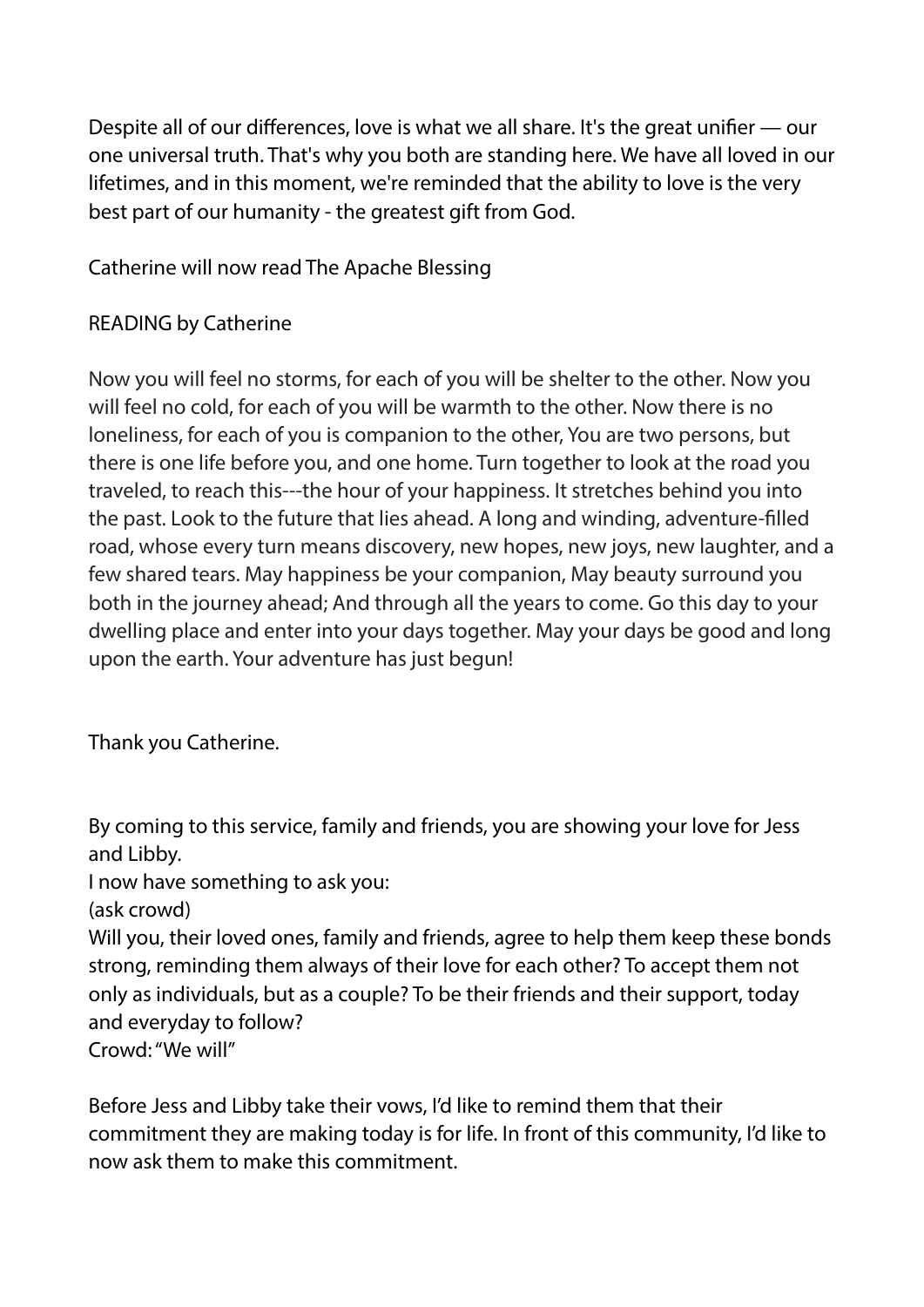# Libby and Jess, please join hands.

Now Libby, do you take Jess to be your partner for life? Do you promise to walk by her side forever, and to love, help, and encourage her in all she does? Do you promise to take time to talk with her, to listen to her, and to care for her? Will you share her laughter, and her tears, as her partner, lover, and best friend? Do you take her as your wife for now and forever?

### Libby: I Do

Jess, do you take Libby to be your partner for life? Do you promise to walk by her side forever, and to love, help, and encourage her in all she does? Do you promise to take time to talk with her, to listen to her, and to care for her? Will you share her laughter, and her tears, as her partner, lover, and best friend? Do you take her as your wife for now and forever?

#### Jess: I Do

Jess and Libby, the vows that you are about to make are a way of saying to one another, "You know all those things we've promised and hoped and dreamed- well, I meant it all, every word."

These vows also refect Jess and Libby's understanding of life's ever-changing circumstances. Life does not always go where we plan and no matter how much arranging is done, sometimes, you just have to wing it. After you speak these words, things will never quite be the same between you. For after these vows, you will say to the world, we are committed, for life!

Libby and Jess have prepared their vows, to be read together now. In sharing the reading of their vows, they take another step towards sharing the rest of their lives together.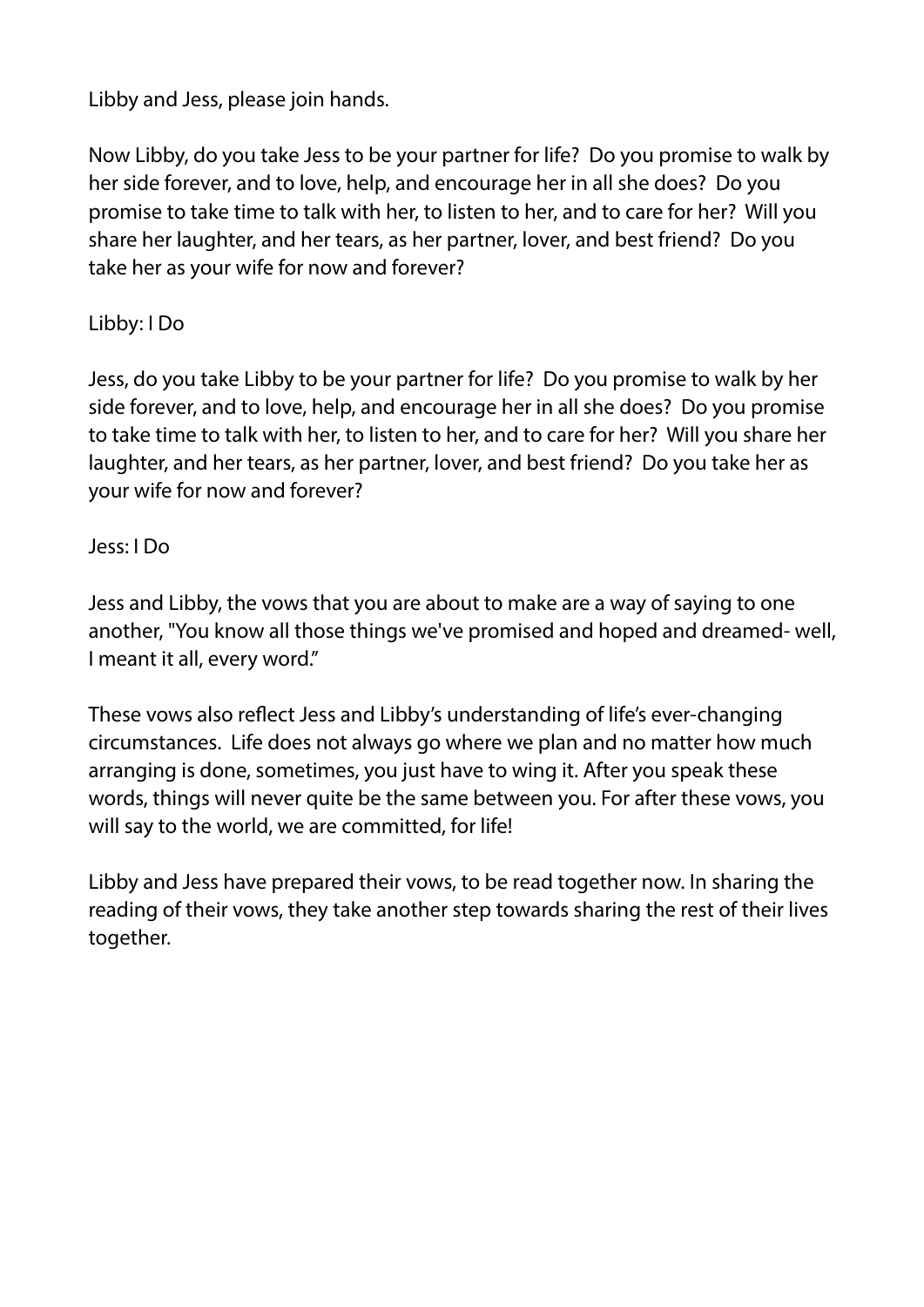Jess: I promise you, until my very last breath, to fght for life, for joy, for us,

Libby: to never take your actions, words and kindness for granted,

Jess: to always speak the truth, in love and listen with loving ears.

Libby: I vow to grow with you and not apart,

Jess: to make my accomplishments, ours, and your challenges, mine,

Libby: I will always love you deeply and honestly, as your equal and your partner.

Jess: I fercely want to grow old with you;

Libby: so we can sit on our front deck in the summertime,

Jess: and snuggle on the couch in winter,

Libby: and be always surrounded by family

Jess: and take pleasure in shared memories.

Libby: I vow that through it all, I will be yours and you mine,

Jess: so that when I am simply with you, I know that I am home.

Throughout time, lovers have exchanged rings as a token of their vows. These rings are a symbol of love. They are forged from earth dug silver into a precious ring just as Jess and Lib's relationship has been forged from raw friendship into love. They have no beginning and no end just as love has no beginning and no end. Helen (Lib's mum) if you could bring forward the ring.

Libby, please take the ring, place it on Jess' fnger and repeat after me: "Jess, with this ring I give you my heart. I promise from this day forward you will not walk alone. May my arms be your shelter and my heart be your home."

Now, Jennie (Jess' mum) if you could bring forward the ring. Jess, please take the ring, place it on Libby's fnger and repeat after me: